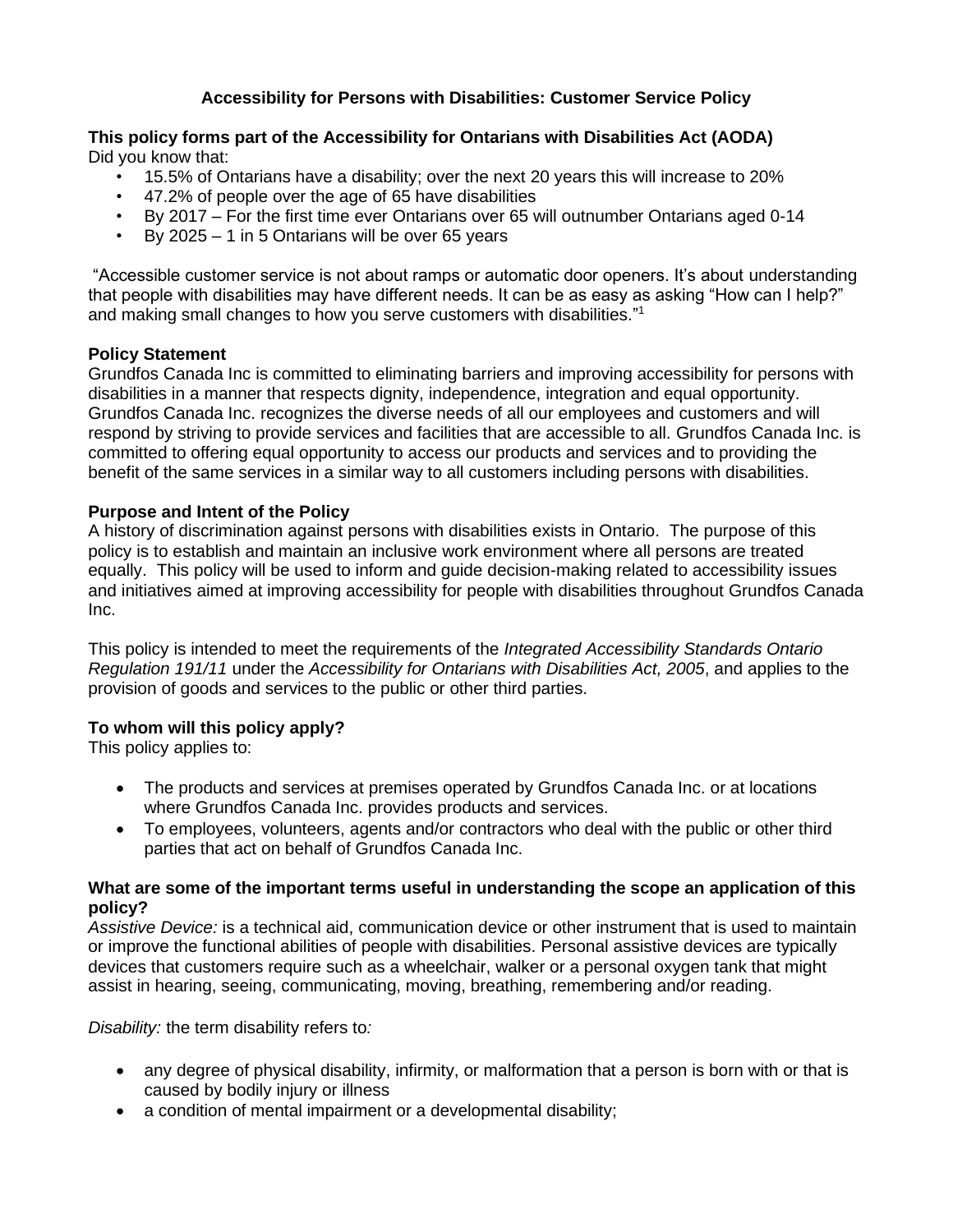- a learning disability, or dysfunction in one or more of the processes involved in understanding or using symbols or spoken language;
- a mental disorder; or
- an injury or disability for which benefits were claimed or received under the insurance plan established under the *Workplace Safety and Insurance Act,* 1997.

*Guide Dog*: – is a highly-trained working dog that has been trained at a specialized facility to provide mobility, safety and increased independence for people who are blind.

*Service Animal/Service Dog:* an animal is a service animal/service dog for a person with a disability if:

- it is readily apparent that the animal is used by the person for reasons relating to his or her disability; or
- if the person provides a letter from a medical practitioner confirming that the person requires the animal for reasons relating to the disability.

*Support Person:* a support person means, in relation to a person with a disability, another person who accompanies him or her in order to help with communication, mobility, personal care, medical needs or access to products and services.

## **What will be shared with our customers?**

Grundfos Canada Inc. will post notice in a conspicuous place onsite and on its website that this policy and any other documents required by Ontario Regulation 429/07 will be made available to anyone upon request.

# **What are the principles and practices underlying how this will be implemented?**

The following will be posted both on the Grundfos Canada Inc. website and on site at Oakville:

## **A. The provision of goods and services to persons with disabilities**

Grundfos Canada Inc. will make every reasonable effort to ensure that its policies, practices and procedures are consistent with the principles of dignity, independence, integration and equal opportunity by:

- ensuring that all customers receive the same value and quality;
- allowing customers with disabilities to do things in their own ways, at their own pace when accessing products and services as long as this does not present a safety risk;
- using alternative methods when possible to ensure that customers with disabilities have access to the same services, in the same place and in a similar manner;
- taking into account individual needs when providing products and services; and
- communicating in a manner that takes into account the customer's disability.

## **B. Assistive Devices**

Grundfos Canada Inc. will ensure that our staff is trained and familiar with various assistive devices that may be used by customers with disabilities while accessing our products or services.

In cases where the assistive device presents a safety concern or where accessibility might be an issue, other reasonable measures will be used to ensure the access of products and services.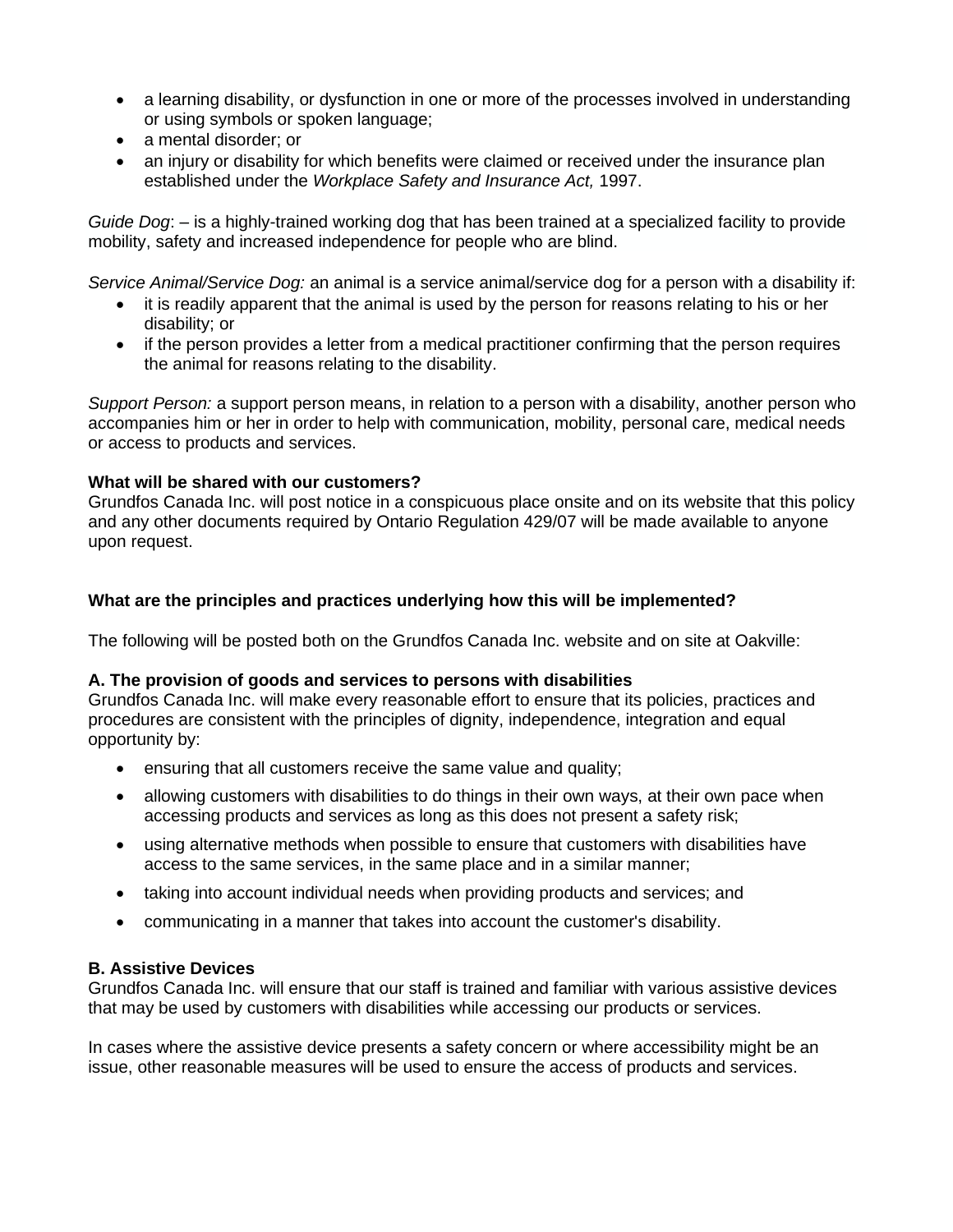# **C. Guide Dogs, Service Animals and Service Dogs**

Grundfos Canada Inc. welcomes the service animals of people with disabilities. Service animals are allowed on the parts of our premises that are open to the public. "No pet" policies do not apply to guide dogs, service animals and/or service dogs.

### Care and Control of the Animal:

The customer that is accompanied by a guide dog, service dog and/or service animal is responsible for maintaining care and control of the animal at all time.

### Allergies:

If a health and safety concern presents itself, for example, in the form of a severe allergy to the animal, Grundfos Canada Inc. will make all reasonable efforts to meet the needs of all individuals.

### **D. Support Persons**

A person with a disability who is accompanied by a support person will be allowed to have that support person accompany them on the premises of Grundfos Canada Inc. and/or when services are provided by Grundfos Canada Inc.

In situations where confidential information might be discussed, consent will be obtained from the customer, prior to any conversation where confidential information might be discussed.

### **E. Notice of Disruptions in Service**

Service disruptions may occur due to reasons that may or may not be within the control or knowledge of Grundfos Canada Inc. In the event of any temporary disruptions to products or services that customers with disabilities rely on to access or use Grundfos Canada Inc.'s products or services, reasonable efforts will be made to provide advance notice. In some circumstances such as in the situation of unplanned temporary disruptions, advance notice may not be possible.

In the event that a notification needs to be posted the following information will be included unless it is not readily available or known:

- products or services that are disrupted or unavailable
- reason for the disruption
- anticipated duration
- a description of alternative services or options

#### Notifications Options:

When disruptions occur Grundfos Canada Inc. will provide notice by:

- posting notices in conspicuous places including at the point of disruption, and at the main entrance;
- contacting customers with appointments;
- verbally notifying customers when they are making a reservation or appointment; or
- by any other method that may be reasonable under the circumstances.

## **F. Feedback Process**

Grundfos Canada Inc. shall provide customers with the opportunity to provide feedback on the service provided to customers with disabilities. Information about the feedback process will be readily available to all customers and notice of the process will be posted at our office and verbally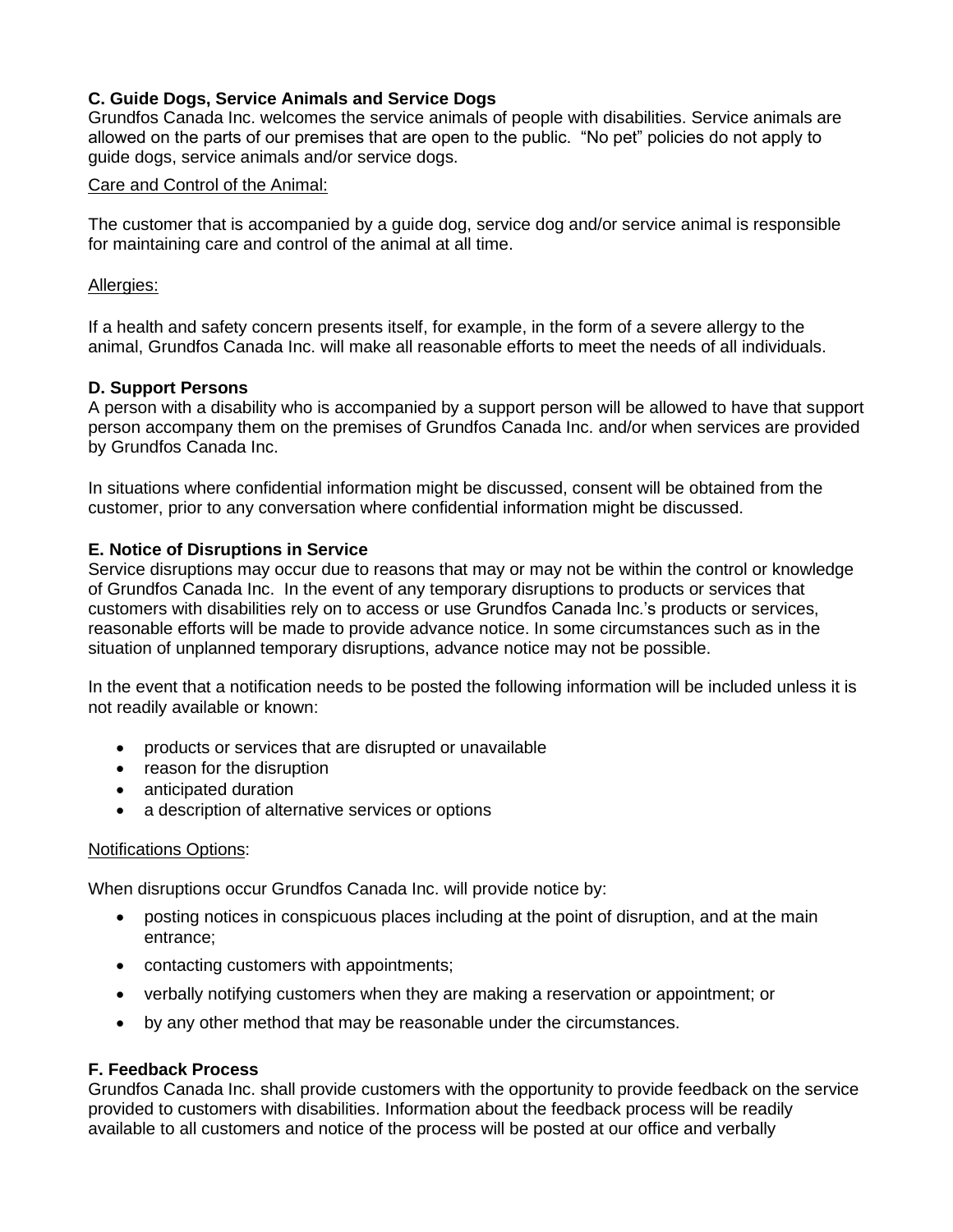communicated to customers. Feedback forms along with alternate methods of providing feedback such as verbally (in person or by telephone) or written (hand written, delivered, website or email), will be available upon request.

### Submitting Feedback:

Customers can submit feedback to:

### **Sharon Maksymyshyn**

Grundfos Canada Inc 2941 Brighton Road Oakville, ON L6H 6C9

Direct Line: 905-491-6632 Fax: 905-892-9599 www.ca.grundfos.com

Customers who wish to provide feedback by completing an onsite Customer Feedback Form or verbally can do so to Grundfos Canada Inc., c/o Sharon Maksymyshyn

- Customers that provide formal feedback will receive acknowledgment of their feedback, along with any resulting actions based on concerns or complaints that were submitted.
- Feedback will be provided to the customer within 7 days. If this is not possible, the customer will be advised within 72 with an explanation as to the delay
- All feedback from customer, including any personal information they may provide such as phone number, will be maintained in a confidential file, maintained by the Executive Director

## **G. Training**

Training will be provided to:

- a) all employees, volunteers, agents and/or contractors who deal with the public or other third parties that act on behalf of Grundfos Canada Inc., and
- b) those who are involved in the development and approval of customer service policies, practices and procedures.

#### Training Provisions:

Training will cover:

- A review of the purpose of the *Accessibility for Ontarians with Disabilities Act, 2005*
- A review of the requirements of the *Integrated Accessibility Standards,Ontario Regulation 191/11*
- Instructions on how to interact and communicate with people with various disabilities; use of assistive devices, guide dogs, service animals and service dogs, support persons; assisting persons with disabilities, and the policies contained within this document
- Specific instructions to employees on the above after they are assigned their specific duties.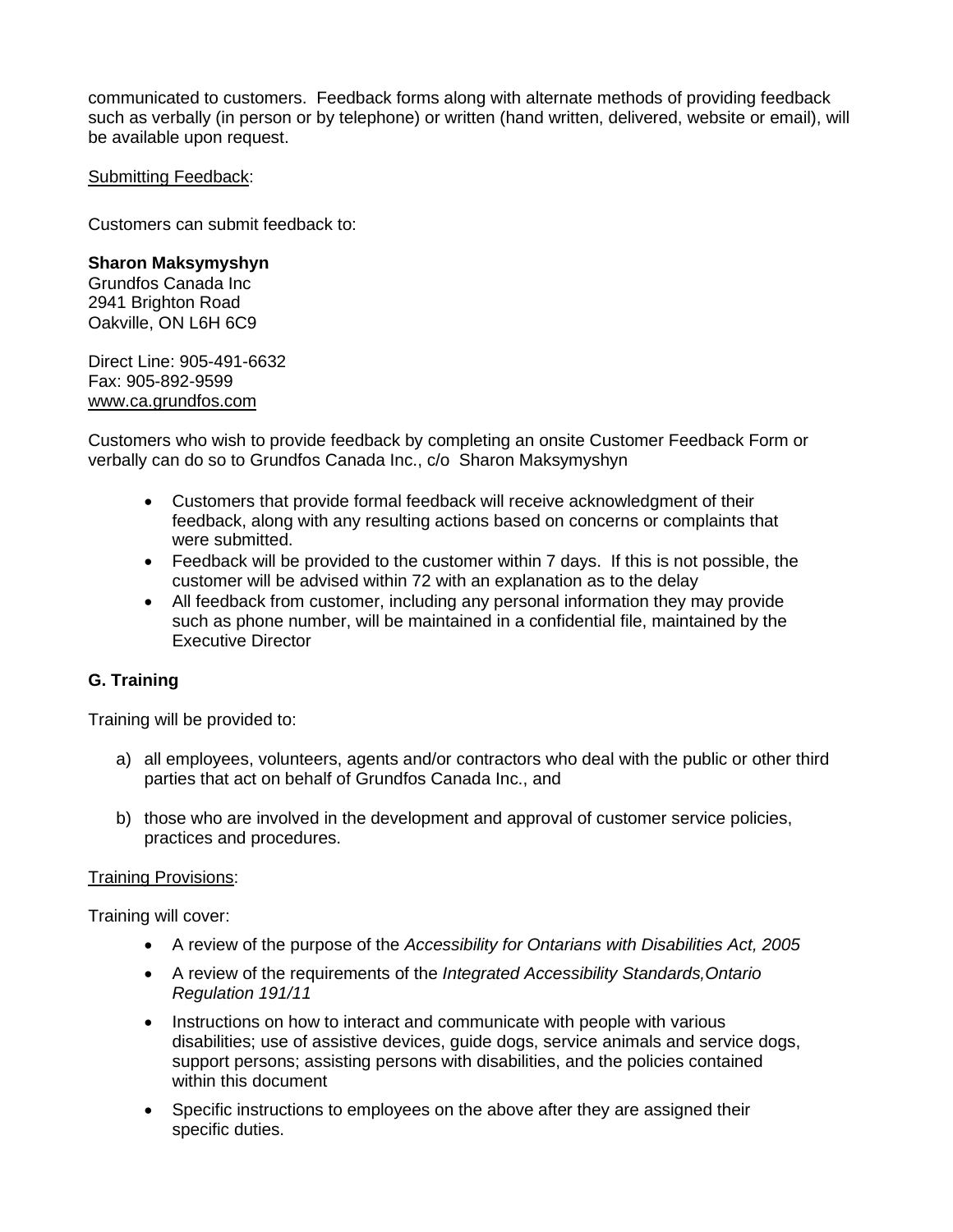- The Human Rights Code as it pertains to persons with disabilities
- Ongoing instructions in connection with any changes to the policies, practices and procedures governing the provision of goods or services to persons with disabilities.
- Instructions on how to use equipment or devices that are available at our premises or that we provide that may help people with disabilities
- Instructions on what to do if a person with a disability is having difficulty accessing our services
- Review of Grundfos Canada Inc.'s policies, procedures and practices pertaining to providing accessible customer service to customers with disabilities and the *Integrated Accessibility Standards* Regulation

#### Training Schedule:

Grundfos Canada Inc. will provide training as soon as practicable. Training will be provided to new employees, volunteers, agents and/or contractors who deal with the public or act on our behalf. Additional training will also be provided in the event of changes to legislation, procedures and/or practices or in the event that any of the staffs' roles change.

#### Record of Training:

Grundfos Canada Ins. will keep a record of training that includes the dates training was provided and the number of employees who attended the training.

#### **H. Notice of Availability and Format of Documents**

Grundfos Canada Inc. shall notify customers by posting it on Grundfos Canada Inc.'s website that the documents related to the *Integrated Accessibility Standards* are available upon request and in a format that takes into account the customer's disability.

#### Administration

If you have any questions or concerns about this policy or its related procedures please contact:

#### **Sharon Maksymyshyn**

Grundfos Canada Inc 2941 Brighton Road Oakville, ON L6H 6C9

Direct Line: 905-491-6632 Fax: 905-892-9599 www.ca.grundfos.com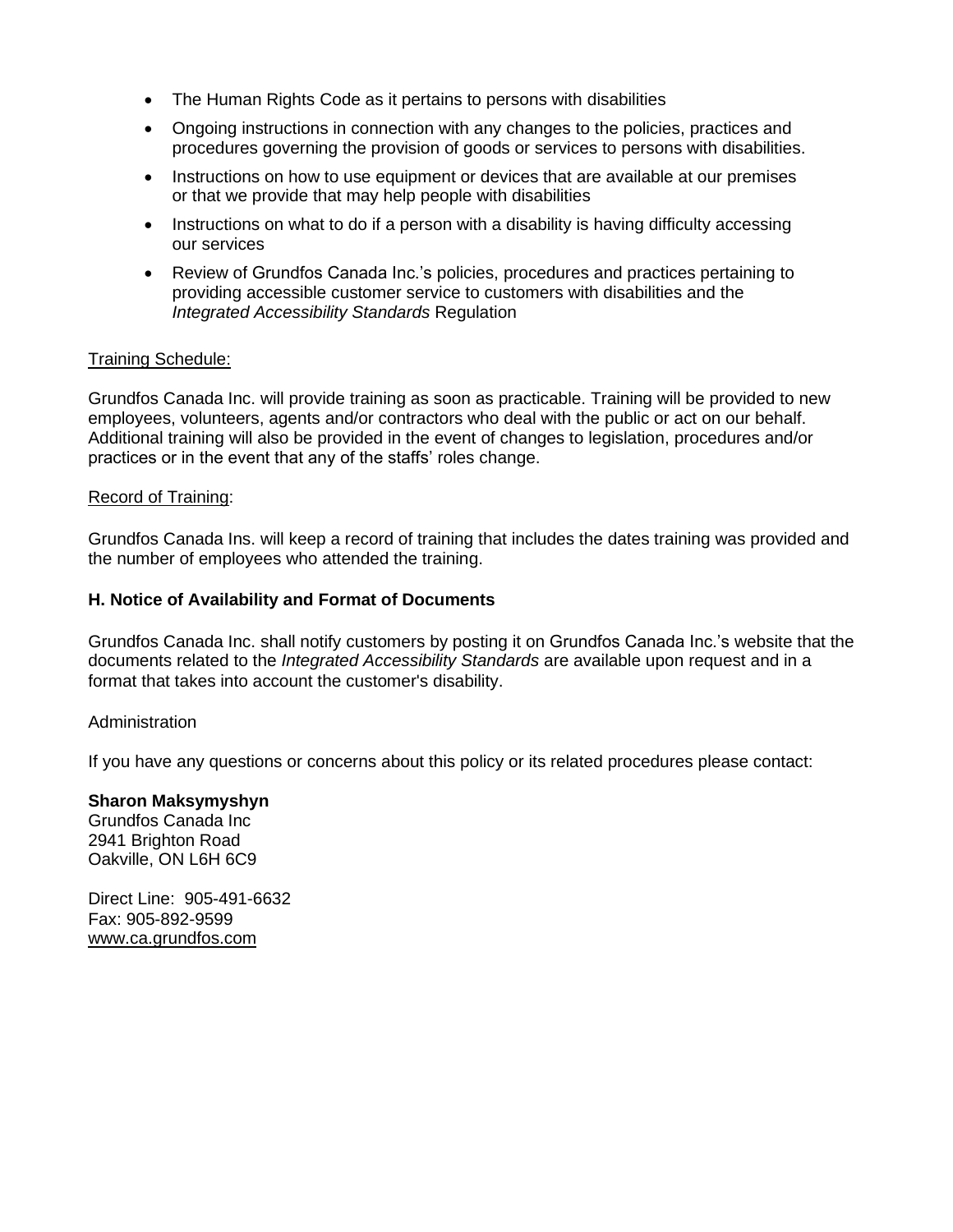## **Accessibility for Persons with Disabilities: Practices and Procedures**

#### **Policy Statement**

Grundfos Canada Inc. is committed to providing our products and services to all of our customers in a way that respects the dignity and independence of persons with disabilities. We are committed to offering equal opportunity to access our products and services and to providing the benefit of the same services, in the same place and in a similar way to all customers including persons with disabilities.

### **What are the relevant procedures?**

It is the procedure for all designated Grundfos Canada Inc. employees to inquire of all customers whether or not there are any special needs or requirements they have when they visit any Grundfos Canada Inc. facility or when services are provided in the home or workplace of any customer. Grundfos Canada Inc. will obtain this information in advance of any visit. Where advance notice is not possible, Grundfos Canada Inc. will determine any special needs or requirements at time of arrival.

Designated Grundfos Canada Inc. employees will have current knowledge of external and internal access points to the building and the location of relevant facilities. Grundfos Canada Inc. employees will also have knowledge of assistive devices which may be available on the premises or that a customer may use when services are provided in a customer's workplace or home.

### **What are the relevant practices?**

In order to meet the needs of customers, Grundfos Canada Inc. will utilize existing available methods, techniques or devices if available and suitable for the customer, or alternatively will adapt or change a current practice or will simply ask the business guest what they need.

Every reasonable effort will be made to accommodate the needs of the customer, short of health and safety concerns which may place the guest or others at risk.

## **What are the communications plans and strategies?**

Grundfos Canada Inc. will develop an approach to communication that is flexible and considerate of all customers. Designated employees will understand disabilities and how they may affect communication, will consider alternative approaches to make communication accessible, and will always ask the customer what they need.

## **What are examples of some common disabilities?**

Disabilities that may impact communication are as follows: vision, hearing, deaf/blindness, physical, speech or language, mental health, intellectual, developmental or learning.

## **A. Vision**

To ensure effective communication with a customer:

- Always ask the customer how you may help them.
- Offer assistance, but wait for the person to accept it
- When guiding, walk slowly, and advise of upcoming obstacles, turns, etc.
- Offer to describe products and services
- If providing written material, offer to read it
- If you leave the customer unattended, advise them of where you are going and when you will return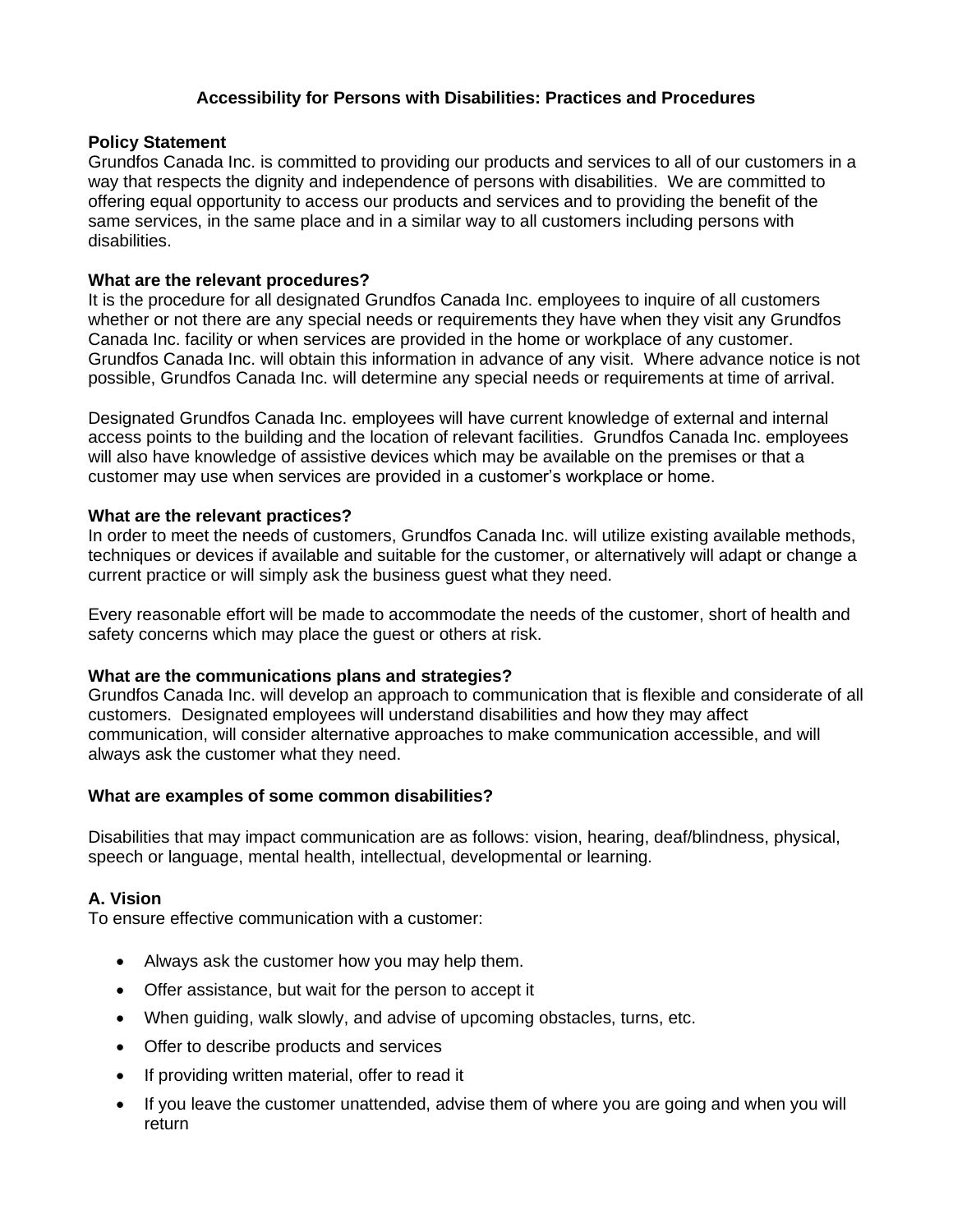# **B. Hearing**

There are varying degrees of hearing loss, so to ensure effective communication with a customer, determine what capability they have (e.g. oral deaf people can speak and read lips). As well:

- Maintain eye contact
- Avoid covering your mouth with papers, etc.
- Avoid talking while leading the person
- In emergencies, assist the person in recognizing and responding
- If you cannot "sign", use a pen and paper to communicate back and forth
- Move to a quiet area for discussion when dealing with a person with a hearing aid

## **C. Deafness/Blindness**

Deafness/blindness is a combination of hearing and vision loss that can range from partial to full in either sensory area. To ensure effective communication with a customer:

- Ask what would make them most comfortable
- Communication may take them additional time and requires patience
- Always direct questions and comments to the customer, even when accompanied by a support person
- Avoid sudden moves, or contact with the customer which may catch them off guard, except in case of emergency

## **D. Physical Disabilities**

These disabilities come in many forms – confinement to a wheelchair, loss of limb, and less visible disabilities such as heart or breathing conditions. To ensure effective communication with a customer:

- Ask how you can help
- Pull up a chair and sit with the individual at their level
- Offer assistance if the customer appears to be struggling or in distress
- Always ask before touching or moving an assistive device
- Ensure the environment is free of obstacle
- It is acceptable to offer a handshake to a customer. Let them respond to your gesture

## **E. Speech or language**

To ensure effective communication with a customer:

- If you do not understand, ask them to repeat themselves
- Ask close ended questions to illicit a yes/no response
- Be patient while they respond
- Never interrupt or assume you know what they want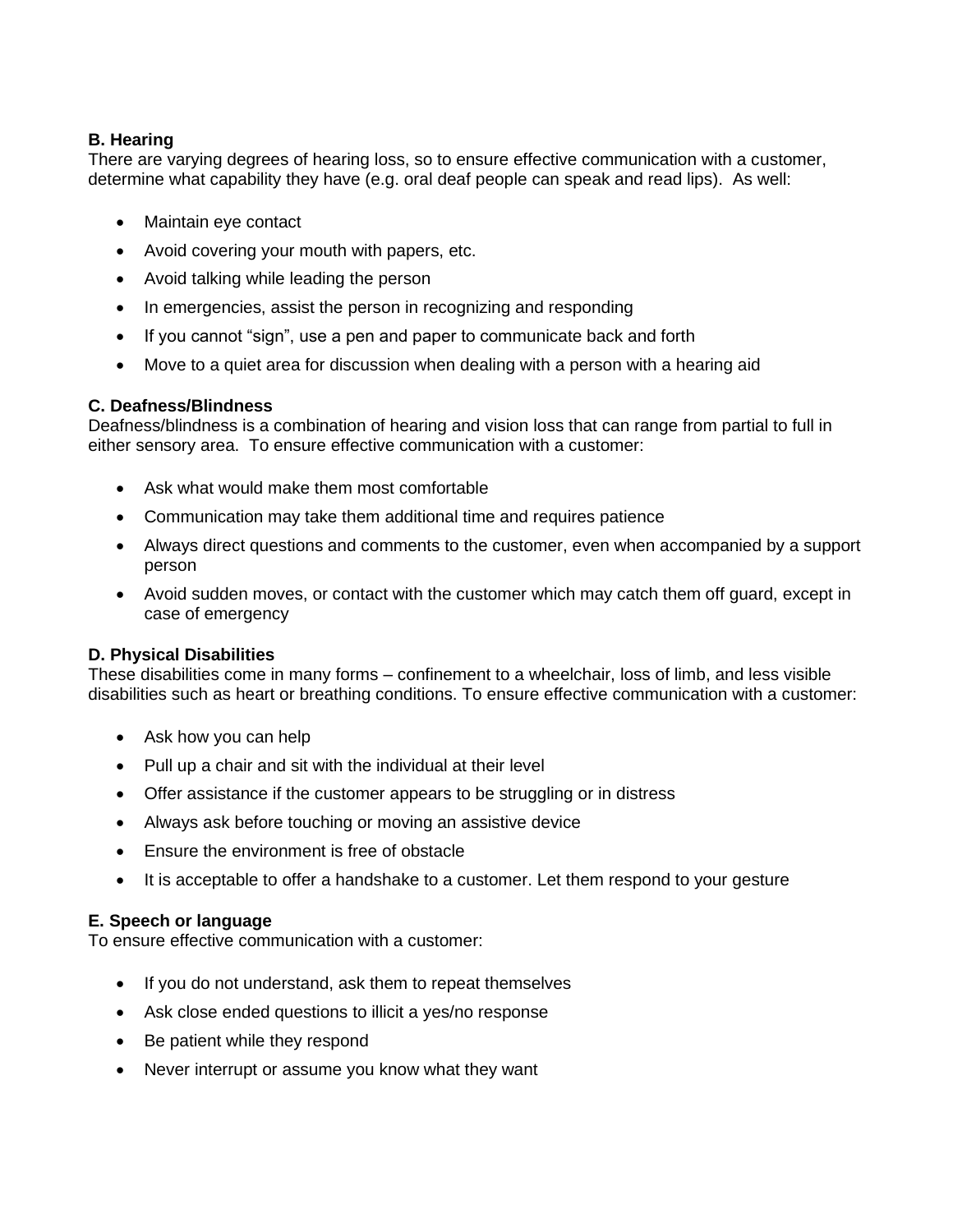# **F. Mental Disabilities**

You may not be aware of a mental disability when dealing with a guest. These individuals may face barrier such as increased anxiety, sudden mood swings, poor concentration and memory. To ensure effective communication with a customer:

• Ask how you can help, be patient, and work with the customer to find a solution

# **G. Intellectual, Learning and Developmental Disabilities**

These disabilities include a range of disorders that affect verbal and non verbal information acquisition, retention, understanding and processing. To ensure effective communication with a customer:

- Be prepared to explain and provide examples of information you give
- Be patient and verify your understanding
- Provide information in smaller segments
- Respond to any requests for assistance in completing forms etc.
- Allow extra time to complete tasks

## **How should I interact with a customer on the phone with a potential disability?**

You may not be aware of a disability when dealing with a customer on the phone. To ensure effective communication with a customer:

- Speak normally, do not shout or interrupt
- Be patient
- Ask the customer to repeat information if you don't understand
- If you cannot communicate effectively, consider making alternative arrangements such as written correspondence or a personal visit.

## **Personal Assistive Devices**

Customers with disabilities should not be prohibited from using personal assistive devices unless a safety issue is present

- Do not refuse to work with the device
- Do not stare at the device
- Never touch or move the device without asking permission
- Ensure adequate space for the device. Avoid blocking, or bumping into the device
- Offer assistance if the customer is having difficulty using the device
- Keep walkways, entrances, parking lots free of ice, snow and debris
- For wheelchairs, make eye contact and pull up a chair for discussion

## Assistive Devices and Safety Concerns

In cases where the assistive device may present a safety concern, a Grundfos Canada Inc. representative will assess the risk and determine alternate methods to provide service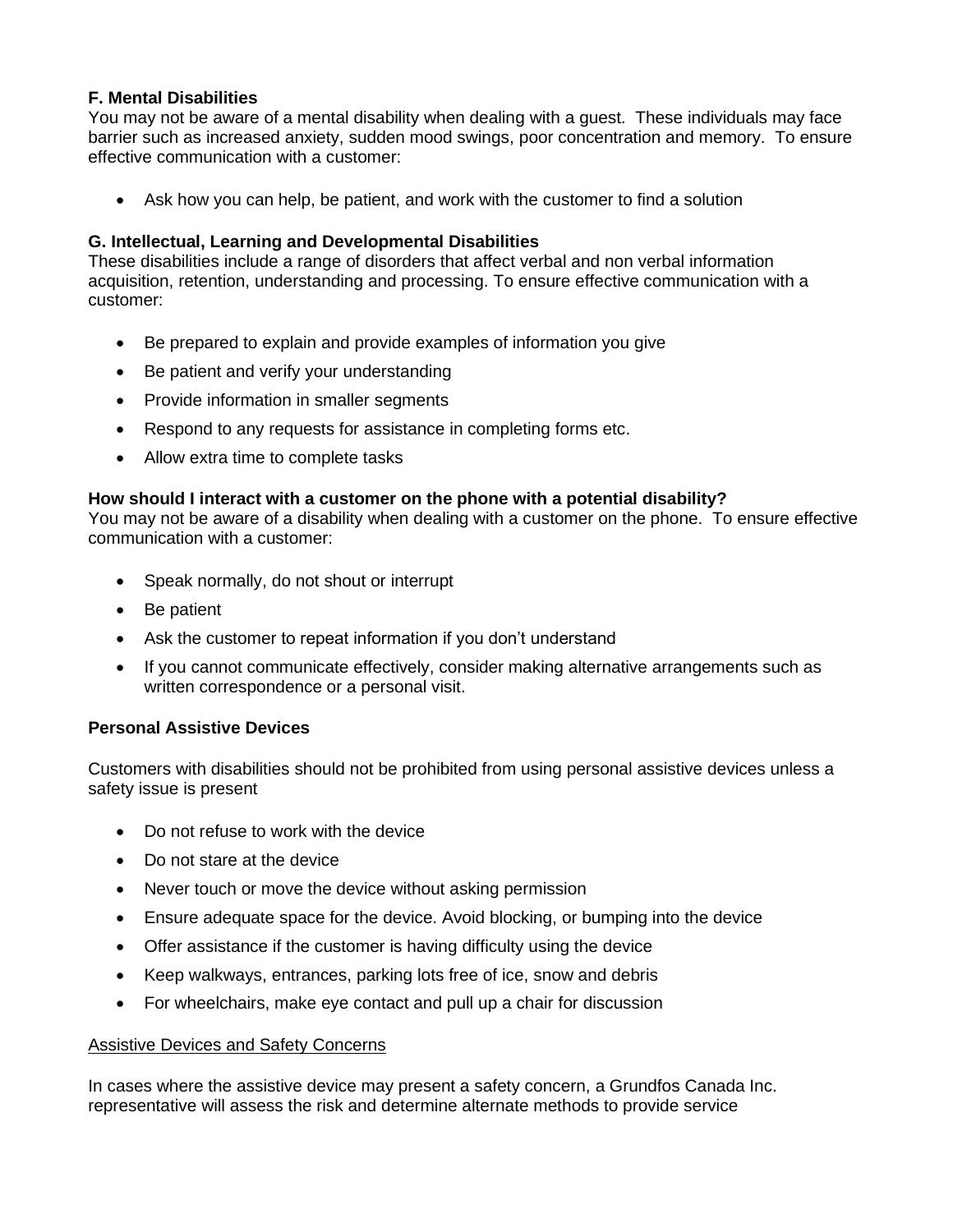## Assistive Devices and Accessibility Concerns

The office area at Grundfos Canada Inc. is fully accessible for customers in wheelchairs

## **Guide Dogs, Service Animals and Service Dogs**

Guide dogs, service animals or service dogs are permitted. The customer is responsible for maintaining care and control of the animal at all times. Remember, the animal is "working" and is not to be treated as a pet

- Never separate the customer from the animal
- Do not talk to, touch, feed or otherwise distract the animal
- If you are unsure if the animal is in fact, providing a service to the customer, ask. Typically service animals wear a marked harness or vest
- Provide water to the animal if the customer requests
- Politely advise other Grundfos Canada Inc. staff or customer to avoid contact with the animal unless the customer allows

## Identifying a Guide Dog, Service Animal or Service Dog

If it is not readily apparent that the animal is a service animal, you may request verification from the customer. Verification may include a letter from a doctor or nurse, a valid identification cared signed by the Attorney General of Canada, or a certificate of training from a recognized training school.

#### Handling Competing Needs and Rights

There may be situations where a service animal causes concern to other customers, such as in the event of allergies or religious beliefs. Reasonable effort must be taken to meet the needs of all parties. This may be as simple as ensuring the parties are kept separate.

## **Support Persons**

A customer may have a support person to assist them. The support person can be a paid worker, a volunteer or even a family member or friend. They offer a wide range of services such as interpretation, speaking on behalf of the guest, note taking, guiding, transportation, personal care and communication.

It is important to focus your attention on the customer, not the support person:

- If you are unsure of which is the customer, ask
- Introduce yourself to both people
- Talk directly to the customer, even if the support person is responding
- Do not have side conversations with the support person
- Ask the customer how you can help and what they need
- Provide written materials to both the customer and support person
- Never separate the two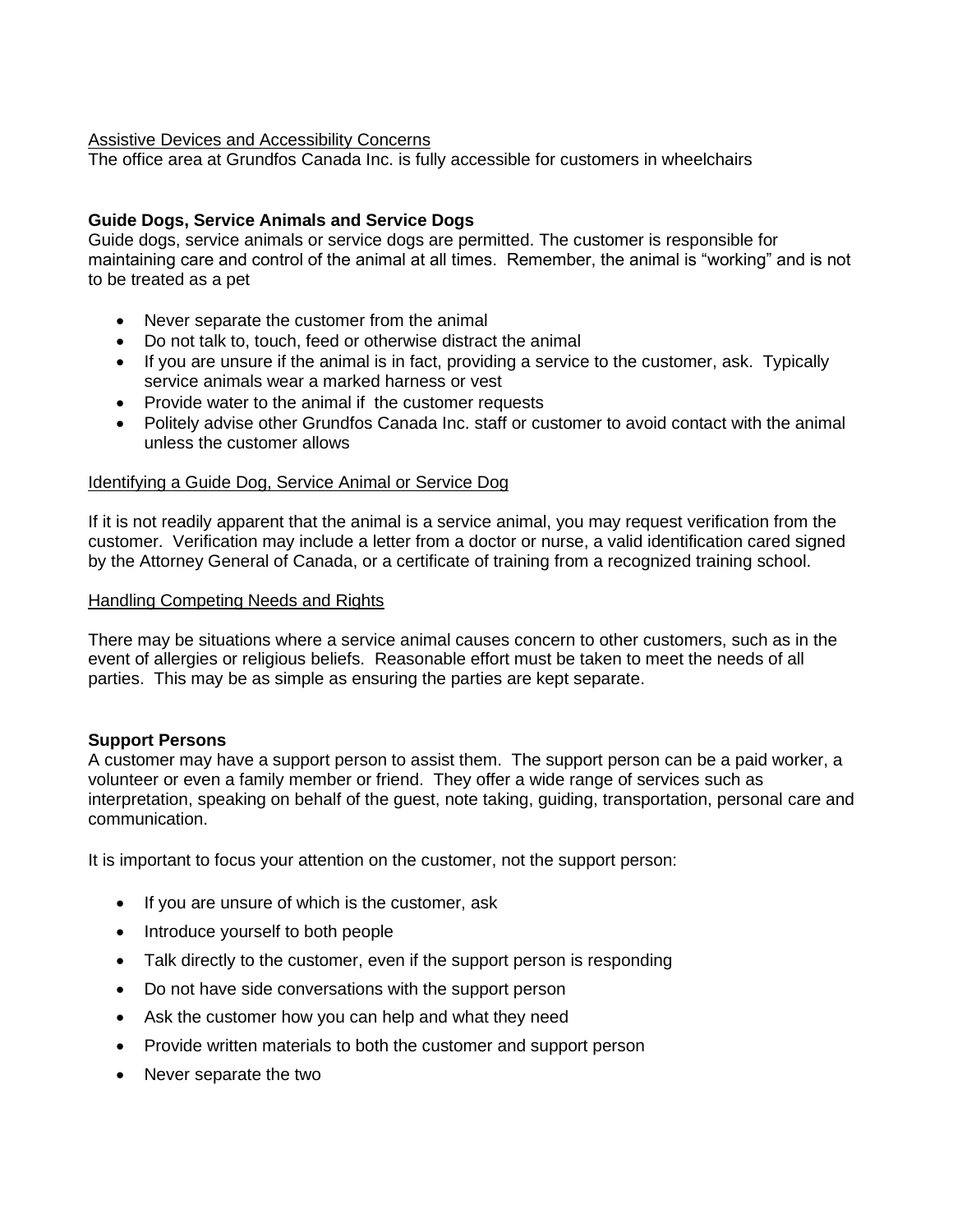• In cases where confidential information is being discussed or provided, consent should be obtained from the customer. Consent can range from written to a gesture from the customer, taking into account their disability

#### **Providing Notice of Service Disruption**

In the event that a service disruption exists, a Disruption in Service notice will be posted at the main entrance, and at the point of disruption. Where possible, customers will also be notified in advance of a scheduled visit.

### **Customer Feedback Process**

A Customer Feedback From has been designed for customers who wish to provide written feedback. This form is available in paper or electronic versions, and once completed, can be returned to Grundfos Canada Inc. Customers may also provide feedback verbally, either in person, or by phone using the same template format.

The methods of feedback can be provided to the customer to allow them the option to choose the most appropriate one that works best for them.

Any issues raised through customer feedback will be addressed by Grundfos Canada Inc. and reported back to the customer.

### Feedback Process

Customers can submit feedback to:

#### **Sharon Maksymyshyn**

Grundfos Canada Inc 2941 Brighton Road Oakville, ON L6H 6C9

Direct Line: 905-491-6632 Fax: 905-892-9599 www.ca.grundfos.com

Customers who wish to provide feedback by completing an onsite Customer Feedback Form or verbally can do so to Grundfos Canada Inc., c/o Paddi Riopelle.

- Customers that provide formal feedback will receive acknowledgment of their feedback, along with any resulting actions based on concerns or complaints that were submitted.
- Feedback will be provided to the customer within 7 days. If this is not possible, the customer will be advised within 72 with an explanation as to the delay
- All feedback from customers, including any personal information they may provide such as phone number, will be maintained in a confidential file, maintained by Human Resources
- **Employee Training**

Training will be provided to all Grundfos Canada Inc. employees, (and as required in future, to any agents, contractors and other external company representatives) who deal with customers.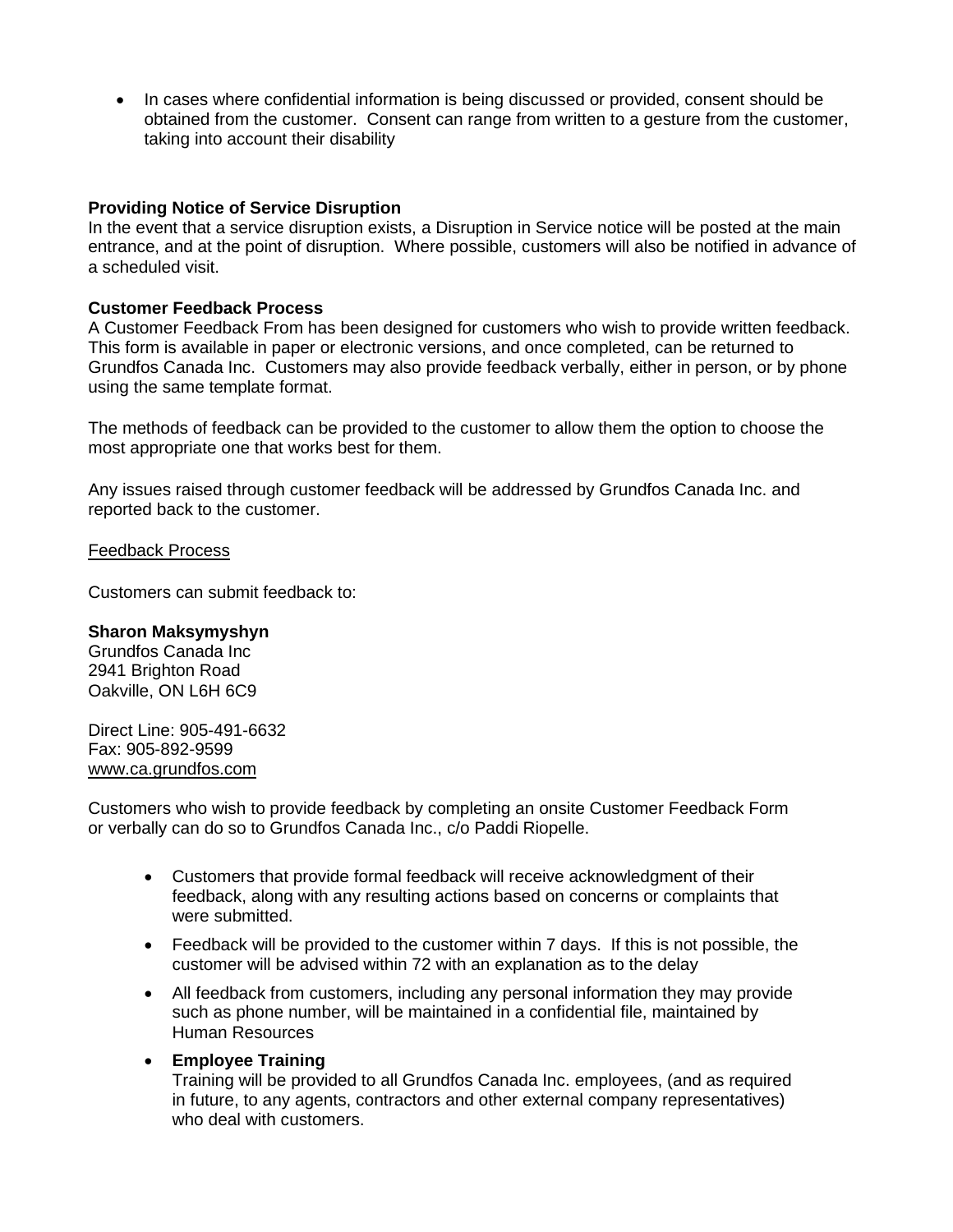Training will cover:

- A review of the purpose of the *Accessibility for Ontarians with Disabilities Act, 2005*
- A review of the requirements of the *Integrated Accessibility Standards, Ontario Regulation 191/117*
- Instructions on how to interact and communicate with people with various disabilities; use of assistive devices, guide dogs, service animals and service dogs, support persons; assisting persons with disabilities, and the policies contained within this document
- Specific instructions to employees on the above after they are assigned their specific duties
- The Human Rights Code as it pertains to persons with disabilities
- Ongoing instructions in connection with any changes to the policies, practices and procedures governing the provision of goods or services to persons with disabilities.
- Instructions on how to use equipment or devices that are available at our premises or that we provide that may help people with disabilities
- Instructions on what to do if a person with a disability is having difficulty accessing our services
- Review of Grundfos Canada Inc.'s policies, procedures and practices pertaining to providing accessible customer service to customers with disabilities and the *Integrated Accessibility Standards* Regulation

## **Accessibility for Persons with Disabilities: Integrated Accessibility Standards Policy**

#### **Policy Statement**

Grundfos Canada Inc. is committed to treating all people, including our employees and customers requiring our services, and the public, in a way that allows them to maintain their dignity and independence. We will meet the needs of persons with disabilities in a timely manner by preventing and removing barriers to accessibility.

#### **Purpose and Intent of the Policy**

The *Integrated Accessibility Standards* Regulation or the IASR (Ontario Regulation 191/11) establishes the accessibility standards and compliance timeframes for each of Customer Service; Information & Communication; Employment; and where applicable, Transportation; and Design of Public Spaces.

The purpose of this Policy is to outline how Grundfos Canada Inc. achieves, and continues to achieve, the requirements of the IASR. It is in addition to, and does not replace or supersede, the *Accessibility for Persons with Disabilities: Customer Service Policy*, which sets out how services are and will be provided to customers with disabilities (to satisfy the requirements of the Customer Service Standard).

### **What are some of the important terms useful in understanding the scope and application of this policy?**

*Accessible Formats*: may include, but are not limited to, large print, recorded audio, videos with captions and/or audio descriptions, braille and other formats usable by persons with disabilities.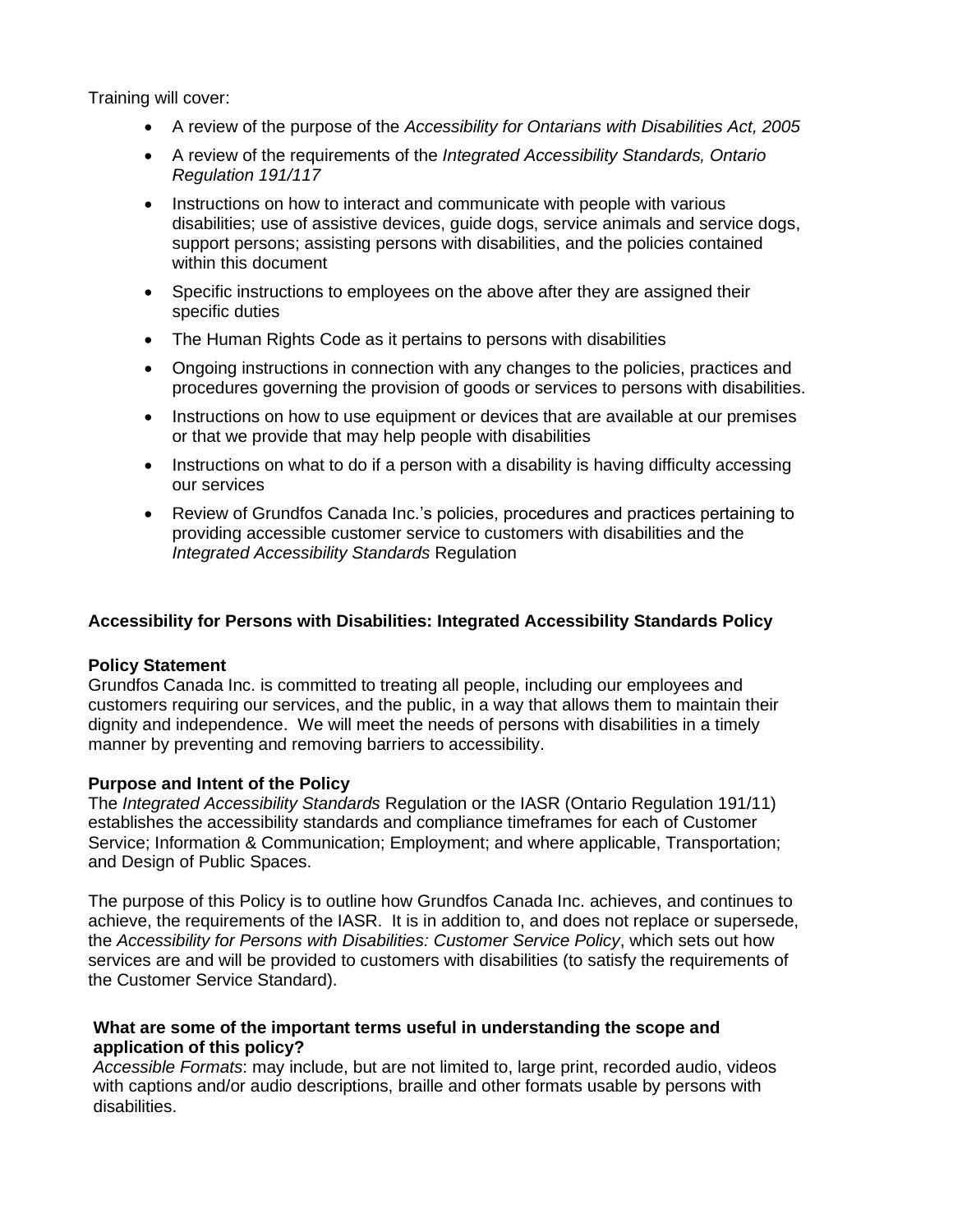*Communication Supports*: may include, but are not limited to, captioning, alternative and augmentative communication, plain language, sign language and other supports that facilitate effective communication.

*Disability*: the term disability refers to*:*

- any degree of physical disability, infirmity, or malformation that a person is born with or that is caused by bodily injury or illness
- a condition of mental impairment or a developmental disability;
- a learning disability, or dysfunction in one or more of the processes involved in understanding or using symbols or spoken language;
- a mental disorder; or
- an injury or disability for which benefits were claimed or received under the insurance plan established under the *Workplace Safety and Insurance Act,* 1997.

*Performance Management*: means activities related to assessing and improving employee performance, productivity and effectiveness, with the goal of facilitating employee success.

*Redeployment*: means the reassignment of employees to other departments or jobs as an alternative to layoff, when a particular job or department has been eliminated.

### **What training will be provided?**

Grundfos Canada Inc. will provide training to employees, volunteers, and other persons who provide goods, services, or facilities on our behalf or who otherwise participate in the development of Grundfos Canada Inc.'s policies, during new hire orientation or within the first month of a volunteer placement.

Training will cover:

- A review of the purpose of the *Accessibility for Ontarians with Disabilities Act, 2005*
- A review of the requirements of the *Integrated Accessibility Standards, Ontario Regulation 191/11*
- Instructions on how to interact and communicate with people with various disabilities; use of assistive devices, guide dogs, service animals and service dogs, support persons; assisting persons with disabilities, and the policies contained within this document
- Specific instructions to employees on the above after they are assigned their specific duties.
- The Human Rights Code as it pertains to persons with disabilities
- Ongoing instructions in connection with any changes to the policies, practices and procedures governing the provision of goods, facilities, or services to persons with disabilities.
- Instructions on how to use equipment or devices that are available at our premises or that we provide that may help people with disabilities
- Instructions on what to do if a person with a disability is having difficulty accessing our services
- Review of Grundfos Canada Inc.'s policies, procedures and practices pertaining to providing accessible customer service to customers with disabilities and the *Integrated Accessibility Standards* Regulation

Records will be kept of the training provided.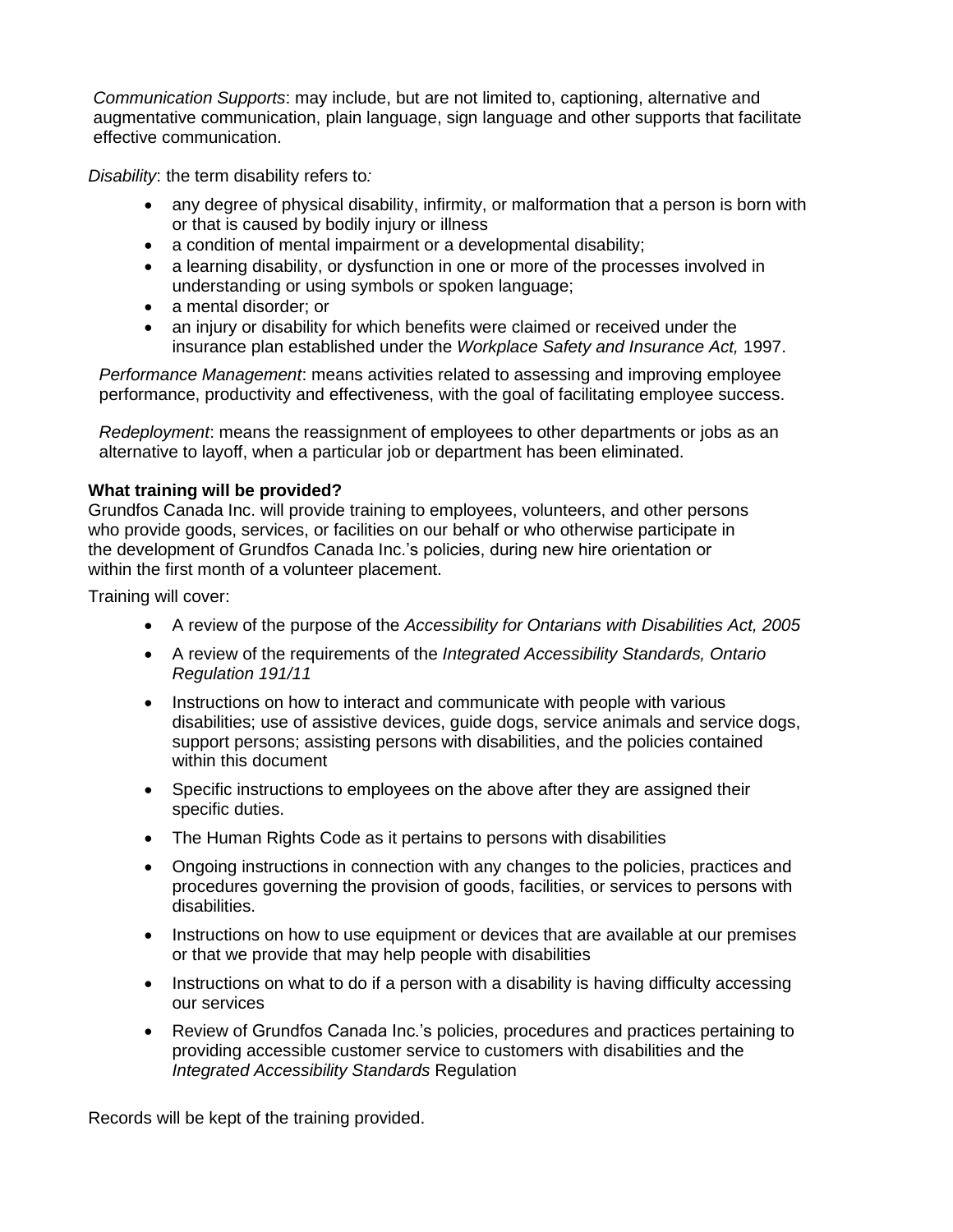## **What are the standards that apply to this policy?**

#### **A. Information & Communication**

Grundfos Canada Inc. is committed to meeting the communication needs of people with disabilities in a timely manner.

### Accessible Formats & Communication Supports for Public Information

When asked, publicly-available information about our services, in addition to publicly-available information about our Centre's emergency and safety procedures, will be provided in an accessible format or with communication supports. Employees of Grundfos Canada Inc. will consult with the person making the request to determine the most suitable accessible format or communication support.

#### Feedback Processes

Grundfos Canada Inc. will communicate that any feedback processes are accessible to persons with disabilities upon request.

## **B. Employment**

Grundfos Canada Inc. is committed to fair and accessible employment practices throughout the employment life-cycle, beginning with the hiring process, and including performance management and redeployment processes.

At the time of hire, employees will be notified of the policies and procedures used to support staff persons with disabilities.

#### **Hiring**

All job applicants will be notified by way of the job posting and Grundfos Canada Inc.'s Careers webpage, that accommodations are available throughout the recruitment process, beginning with the application process and through to the provision of a job offer.

When applicants are selected to participate in the interview and assessment process, they will be notified that accommodations are available upon request. The hiring supervisor will consult with the candidate to determine the appropriate accommodation that takes into account the needs and dignity of the individual.

When an offer of employment is made, Grundfos Canada Inc. will notify the successful candidate of its policies and procedures on accommodating employees with disabilities.

#### Accessible Formats & Communication Supports

Upon the request of an employee with a disability, the supervisor will consult with the employee to provide, or arrange for the provision of, accessible formats or communications supports required for the employee to perform their job duties (job descriptions, training manuals, etc.)

Any information generally provided to staff will also be provided with an accessible format or communication support to the employee with a disability, upon request. This includes but is not limited to company emails, memos, policies and health & safety information.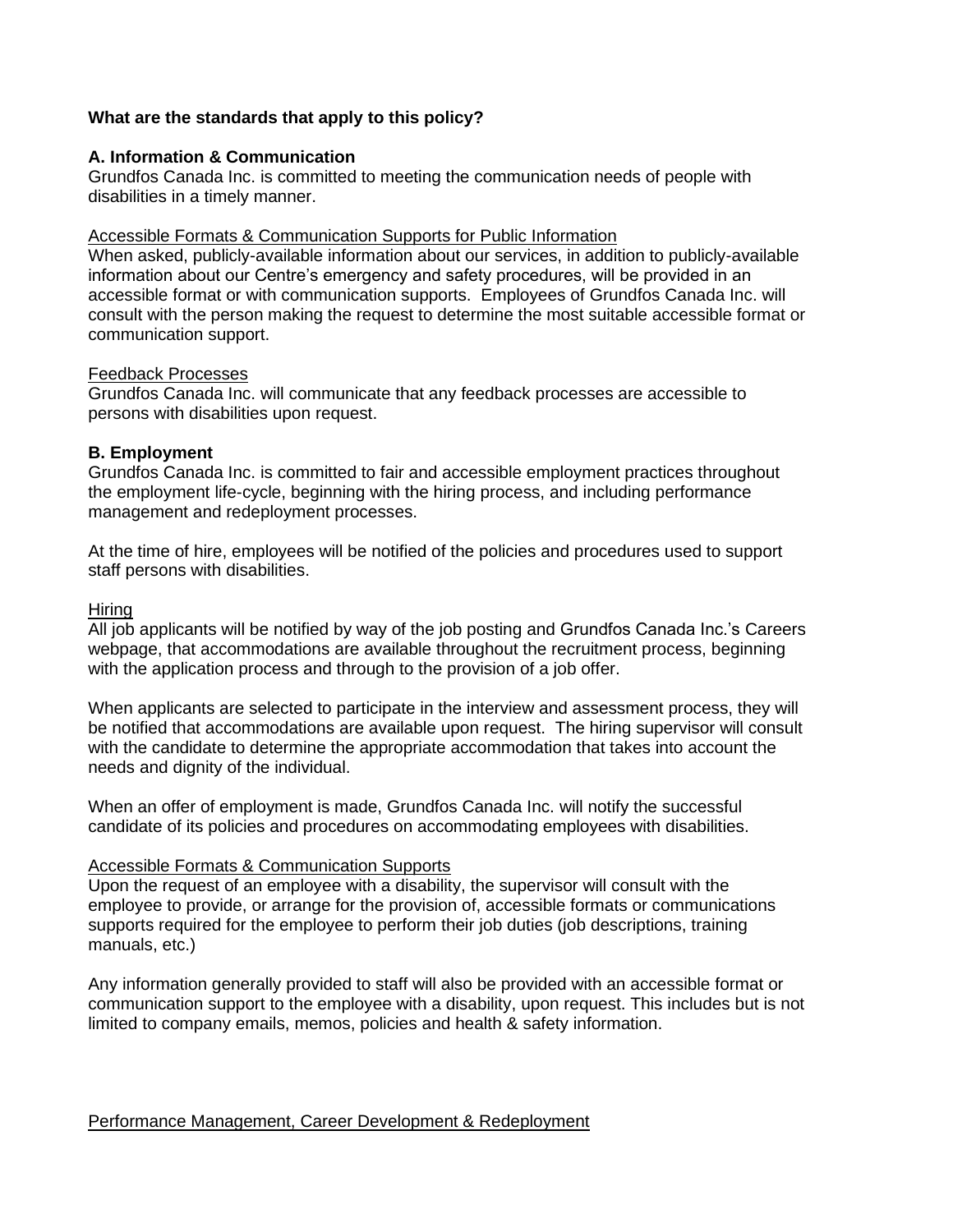Grundfos Canada Inc.'s will take into account the accessibility needs of employees with disabilities when:

- completing the performance management process
- providing career development (e.g. coaching, training, etc.)
- promoting employees
- reassigning/redeploying employees

### Return to work

Should an employee be on leave due to a disability, intend to return to work, and require disability-related accommodations in order to return to work, Grundfos Canada Inc. will facilitate their return to work process through the following processes:

- Grundfos Canada Inc. will require up to date medical documentation indicating the employee's work restrictions (if any);
- Grundfos Canada Inc. will, in consultation with the employee, develop a return to work plan with an individualized accommodation plan; and
- Grundfos Canada Inc. will implement an individualized accommodation plan to facilitate the employee's return to work.

### Workplace Emergency Response Information

Grundfos Canada will provide individualized workplace emergency response plans for employees with a disability, who risk not being able to evacuate safely in the event of an emergency. In a confidential manner, the supervisor will consult with the employee regarding their needs and develop an individualized plan as soon as practical after becoming aware of the need for an accommodation.

An employee with a disability who believes that he/she may require assistance during an emergency is required to complete the *Employee Request Form* for an *Individualized Emergency Response Plan* which is found in the Grundfos Canada Inc. HR Policy Handbook.

Where the Plan identifies that a Safety Buddy or other support person is required, that information only necessary to provide assistance will be provided to the Safety Buddy or support person with the employee's consent.

## **C. Design of Public Spaces**

Grundfos Canada Inc. will meet the requirements of the Accessibility Standards for the Design of Public Spaces when building or making major modifications to public spaces which include:

- Outdoor play spaces
- Outdoor paths of travel like ramps, stairs, etc.
- Accessible on-street and off-street parking
- Outdoor public eating spaces
- Service-related elements such as a reception counter and waiting area

In the event of a disruption to accessible parts of our public spaces, the public will be notified and alternatives will be provided.

#### **Questions**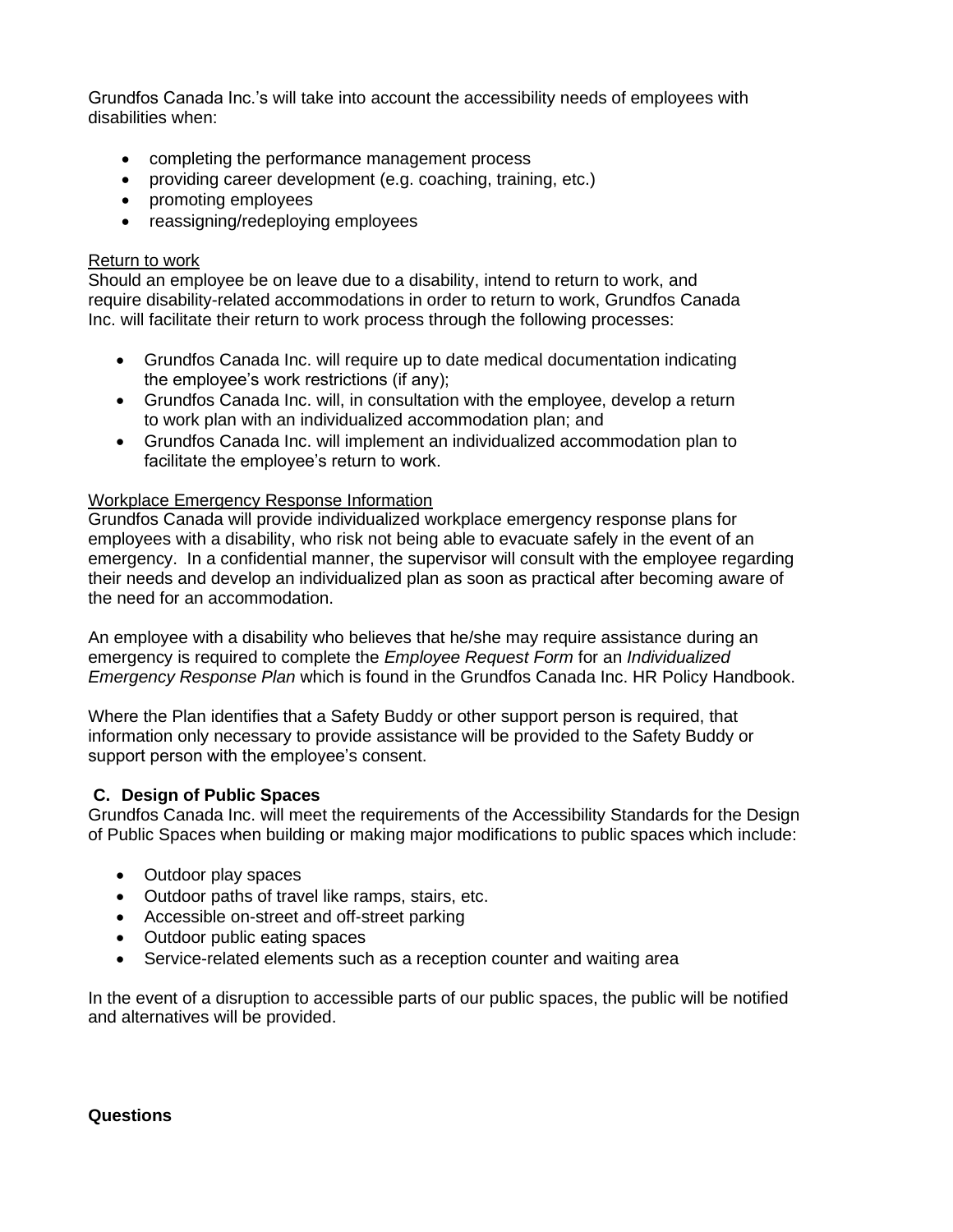This policy has been developed to break down barriers and increase accessibility for persons with disabilities. Any policy that does not respect and promote the dignity and independence of persons with disabilities will be modified or removed. For questions regarding this policy or for an accessible format of this policy, please contact Sharon Maksymyshyn.

# **Customer Service Standards Employee Commitment**

## **Policy Statement**

Providing our customers with the highest quality of customer service is a matter of great importance to us at Grundfos Canada Inc. Grundfos Canada Inc. shall ensure that our services and office facilities are accessible to all customers, and will strive to promote equality, dignity and respect for everyone. Treating customers fairly is at the heart of our business, and we aim to make sure that they can enjoy the highest possible standards of service at all times.

## **Intent of Policy**

At Grundfos Canada Inc. we will:

- Greet our customers in a friendly manner, and provide them with quality service each and every visit;
- Provide friendly and knowledgeable services;
- Treat our customers fairly, with respect and with dignity;
- Treat our customers with patience and understanding;
- Respect a customer's privacy and handle confidential information in an appropriate way;
- Take responsibility and be accountable for the accuracy and quality of our work;
- Act with integrity at all times.

#### **What are the procedures underlying this policy?**

Within Grundfos Canada Inc., we will deliver our products and services in a consistent manner using the following procedures:

## **A. Published Service Standards**

- We will publish a copy of our Customer Services Policy on our website. A copy of the policy will also be provided to any customer registered in a program with us.
- We will monitor our performance against these standards
- We will also review our Customer Service Standards and values following ongoing feedback from customers, our stakeholders and our staff.

## **B. Inform the Customer**

- Information about our products and services will be accessible, accurate, and up to date. This information will contain relevant contact details including a telephone number, office address and e-mail address.
- We will take steps to make sure the information we provide is clear and straightforward so that it is easily understood.
- We will only use customer information in a lawful and fair manner to protect privacy.

#### **C. Service Accessibility**

• We will take all required steps to make sure our services and facilities are accessible to everyone, including people with disabilities. Grundfos Canada Inc. will comply with all applicable customer service accessibility legislation requirements.

## **D. Consulting with Customers**